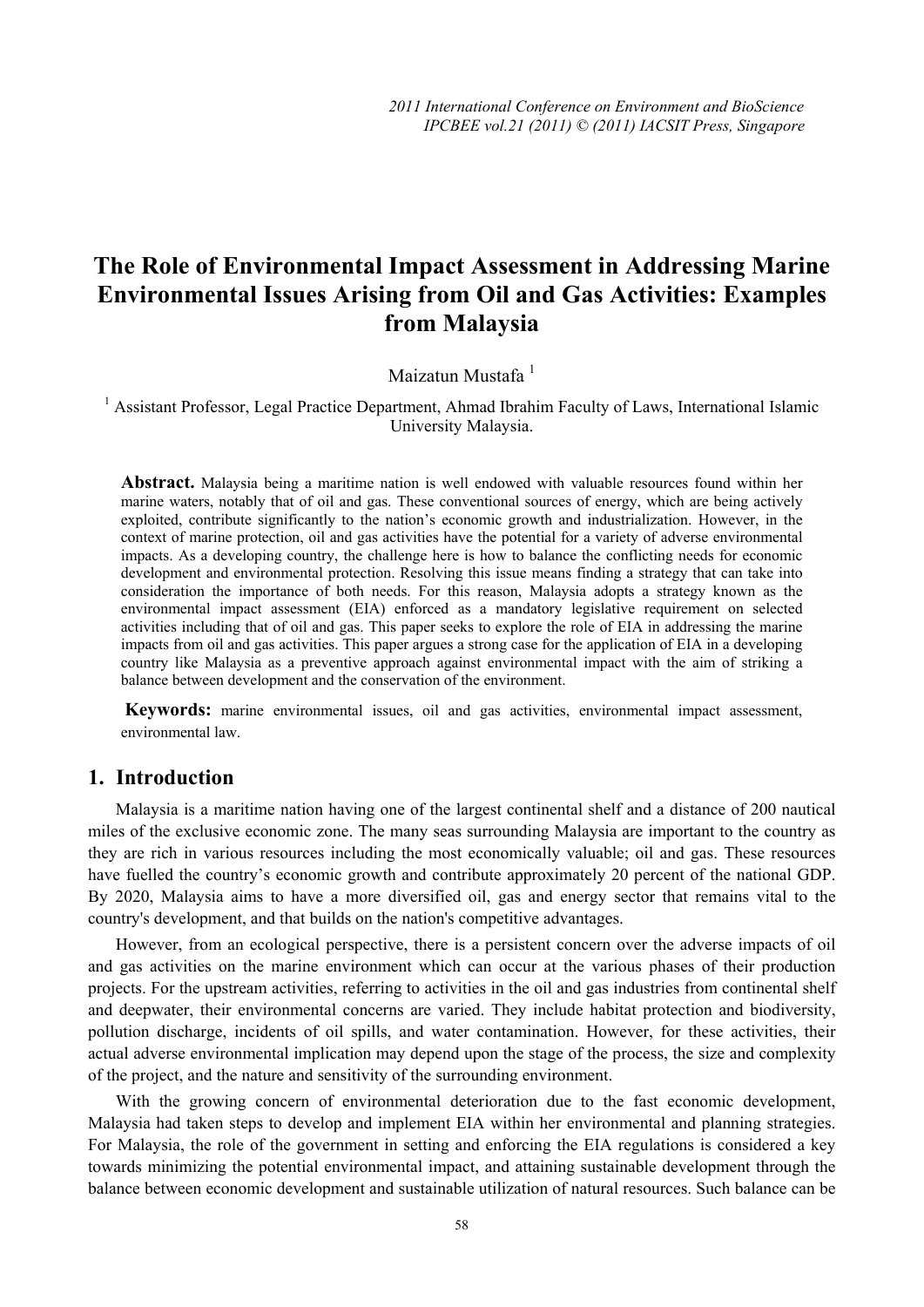achieved through EIA by ways of identifying and assessing activities known to have significant impacts on the environment. With the proper application of EIA, apart from other best environmental practice, various potential impacts can be eliminated or mitigated. This paper provides an overview of EIA as a legal approach to achieving high environmental protection in the activities necessary for offshore oil and gas projects in Malaysia.

#### **2. Environmental Impact Assessment**

In general, the environmental impact assessment (EIA) is applied worldwide as the procedure and management techniques which ensure that the likely effects of any new development on the environment are fully appraised before the development is allowed to proceed. Historically, EIA was first introduced by the United States in 1969 as a domestic law through the National Environmental Policy Act. Over the years many other countries follow suit by incorporating EIA into their legal regimes, including that of Malaysia. For Malaysia, EIA is made a mandatory self-assessment exercise and considered preventive and precautionary mechanisms against potential environmental degradation. It is envisaged that, by making EIA compulsory under the law, potential damage to the environment can be minimized or prevented at the initial stage of the project itself. It also helps ensure that active and direct participation of stakeholders in the EIA process can be achieved.

Specifically the legal requirement of EIA is provided under section 34A of the Environmental Quality Act 1974. This section gives authorization to the relevant government minister to prescribe any activity which may have significant environmental impacts as a prescribed activity. Section 34A further requires the project proponent of a prescribed activity to submit an EIA report to the Department of Environment for approval. The Department of Environment is a government agency under the Ministry of Natural Resources and Environment Malaysia. One of the Department's main functions is to enforce all provisions under the Environmental Quality Act 1974, including that of EIA. The EIA report submitted by the project proponent must be in accordance with the guidelines issued by the Department. It must also contain an assessment of the impact of the prescribed activity on the environment, and detail out the proposed measures that shall be instituted to prevent, reduce or control adverse environmental impacts.

Activities subject to EIA are prescribed under the Environmental Quality (Prescribed Activities)(Environmental Impact Assessment) Order 1987. In relation to oil and gas projects, related prescribed activities identified under this Order include: oil and gas fields development; construction of offshore and on-shore pipelines in excess of 50 kilometres in length; construction of oil and gas separation, processing, handling and storage facilities; construction of oil refineries; and construction of product depots for the storage of petrol, gas or diesel (excluding service stations) which are located within 3 kilometres of any commercial, industrial or residential areas and which have a combined storage capacity of 60,000 barrels or more. For each of these prescribed activities, the project proponent must go through various processes which are part of the EIA requirements as preventive measures against potential environmental issues associated with the oil and gas activities. Malaysia follows the internationally accepted key processes of EIA including screening, scoping, assessing, and implementing project proponent's engagement. These processes and their role in mitigating the impact of the proposed projects on the marine environment are discussed below.

#### **3. Environmental Impact Assessment Processes**

Section 34A requires that the EIA for oil and gas activities should be carried out early in the project cycle. Reason being that EIA can be used to assist in project planning where environmental considerations are incorporated at the earliest level of project planning. It is then carried out through development and project implementation, and continues throughout the operation of the project. There are several steps involved in this EIA process, including: site selection to determine the suitability of the site; project scoping to determine the pertinent environmental issues and the scope of the EIA study; the preliminary EIA and submission of its report; EIA review and approval; activities during project implementation for compliance with the EIA; and EIA approval conditions.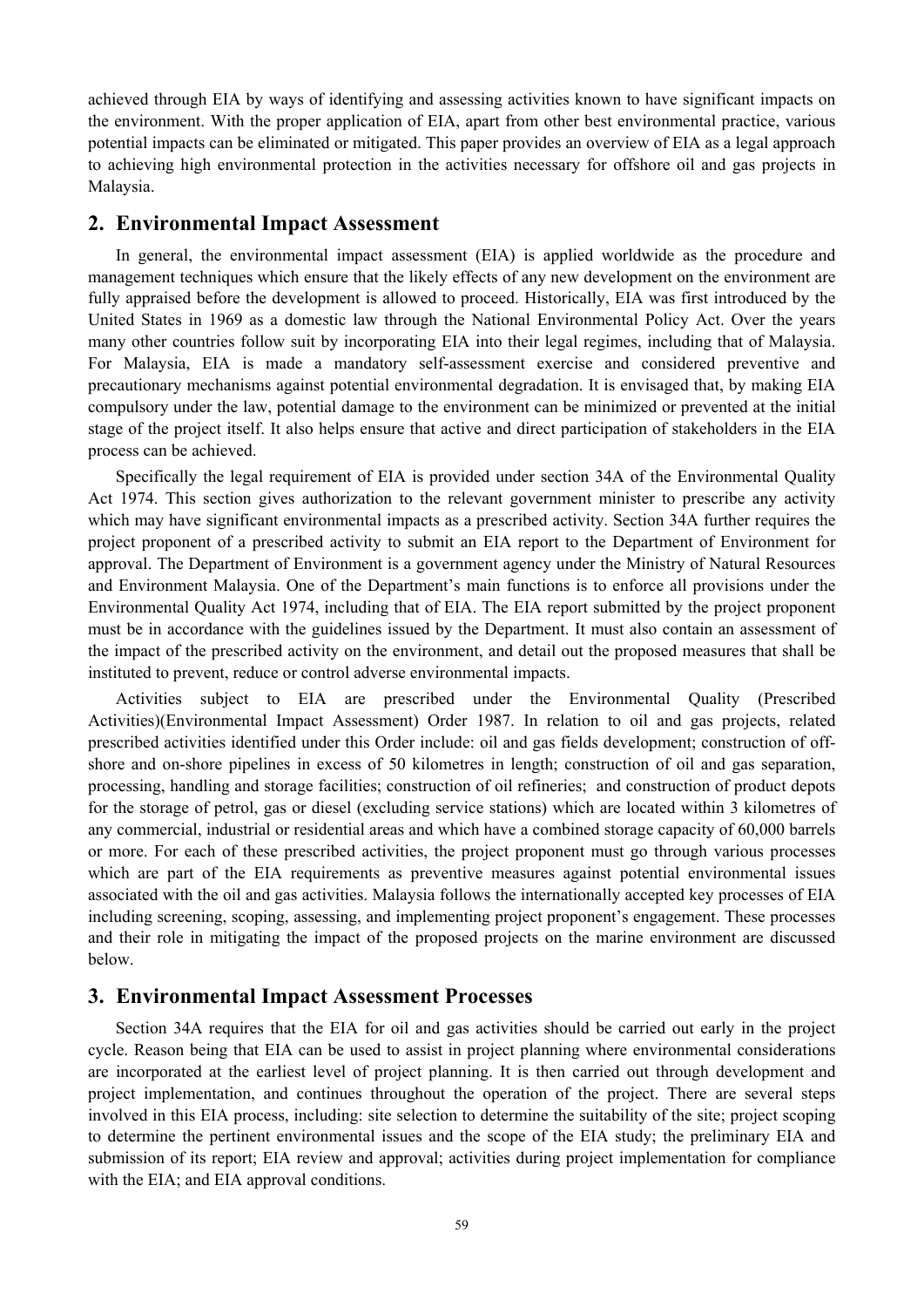Arguably, there are various opportunities to mitigate and prevent environmental impacts derived from each of these processes. One of the foremost steps within the processes pertinent in environmental protection is that of site selection. For oil and gas projects, their site should be selected based on economic and technical feasibility and risk considerations. The EIA for projects located near to environmentally sensitive areas must be more comprehensive in reflecting other environmental issues of importance. Thus any proposed site located close to a marine resource should also be assessed for habitat and ecological importance.

The next step is scoping which sets the boundaries of the EIA, and defines the significant issues which need to be addressed in the EIA. This step is important as it also allows for mitigating the impacts of oil and gas activities on the marine environment. Specifically, scoping defines at the earliest level the linkages between site selection, baseline data and project description with the impact assessment components of potential impacts, residual impacts and mitigation. Among the necessary elements of scoping are site selection; project phases; and public involvement. For the purpose of site selection in relation to offshore projects, the project proponent must conform to the Department of Environment's guidelines for siting zoning, and must give great importance to environmental sensitivities. Subsequently, project phases requires the project proponent to predict the environmental impact during all phases of the project, namely from design to abandonment.

Scoping is a multi-disciplinary task, thus public participation is a necessity. Public participation here refers to seeking input from the various stakeholders including the affected local community. EIA in Malaysia acknowledges the importance of public involvement within its process and provides two options for such involvement, namely public information and public participation. The former is generally a one way communication from the project initiator to the public, whereas the latter is a two way communication from the project initiator to the public with feedback from the public. Participation process within EIA in Malaysia is done in two stages: first during the preparation of EIA study through methods such as surveys and meetings and, second, by written comment procedures after the EIA report was made available for viewing. Under section 34A, public participation process is made compulsory in the detailed assessment. For this purpose, notifications inviting the public to review and give comment on the detailed EIA report are issued by the Department of Environment and can be viewed from its website. These notifications contain the full name and address of the project proponent and the list of venues where the report can be referred to. The public may review the report on dates specified in the notification, and forward their written comments to the Department of Environment.

For the project proponent, when preparing the EIA report, they must ensure that each classified activity described is organised into various areas such as baseline information; key issues; prediction and evaluation of impacts; mitigation and abatement measures; and environmental management planning. Thus, for activities involving offshore oil and gas fields development, it is necessary for the project proponent to gather reliable baseline information for the overall project to be included within the preliminary EIA. Two types of database information are required here; one of which is project information pertaining to the fabrication, construction, installation, drilling and operational phases. Another is environmental information pertaining to existing environment in the project area covering physical, chemical and biological characteristics.

Another step that the project proponent must undertake in order to prepare the EIA report is to conduct a field survey of marine biodiversity including fisheries population and habitat quality for each land form unit. For this purpose, the project proponent must introduce within the project description or site selection issues related to the potential and residual impacts. For example, the key issues of concern in an offshore field development would include gaseous emissions; produced water and drilling discharges; accidental spills and leaks; waste management; and hazardous material handling. These identified issues would be assessed and classified to generate a list of potential impacts for each zone of development before the said impacts can be predicted and evaluated. Specifically, their prediction is founded by commonly used methodologies and models, whereas their evaluation is where the predicted impacts are judged on their significance. The judgment of such significant would depend on environmental factor being evaluated, and can be based on several criteria including laws, regulations, or acceptable national or international standards. For example, in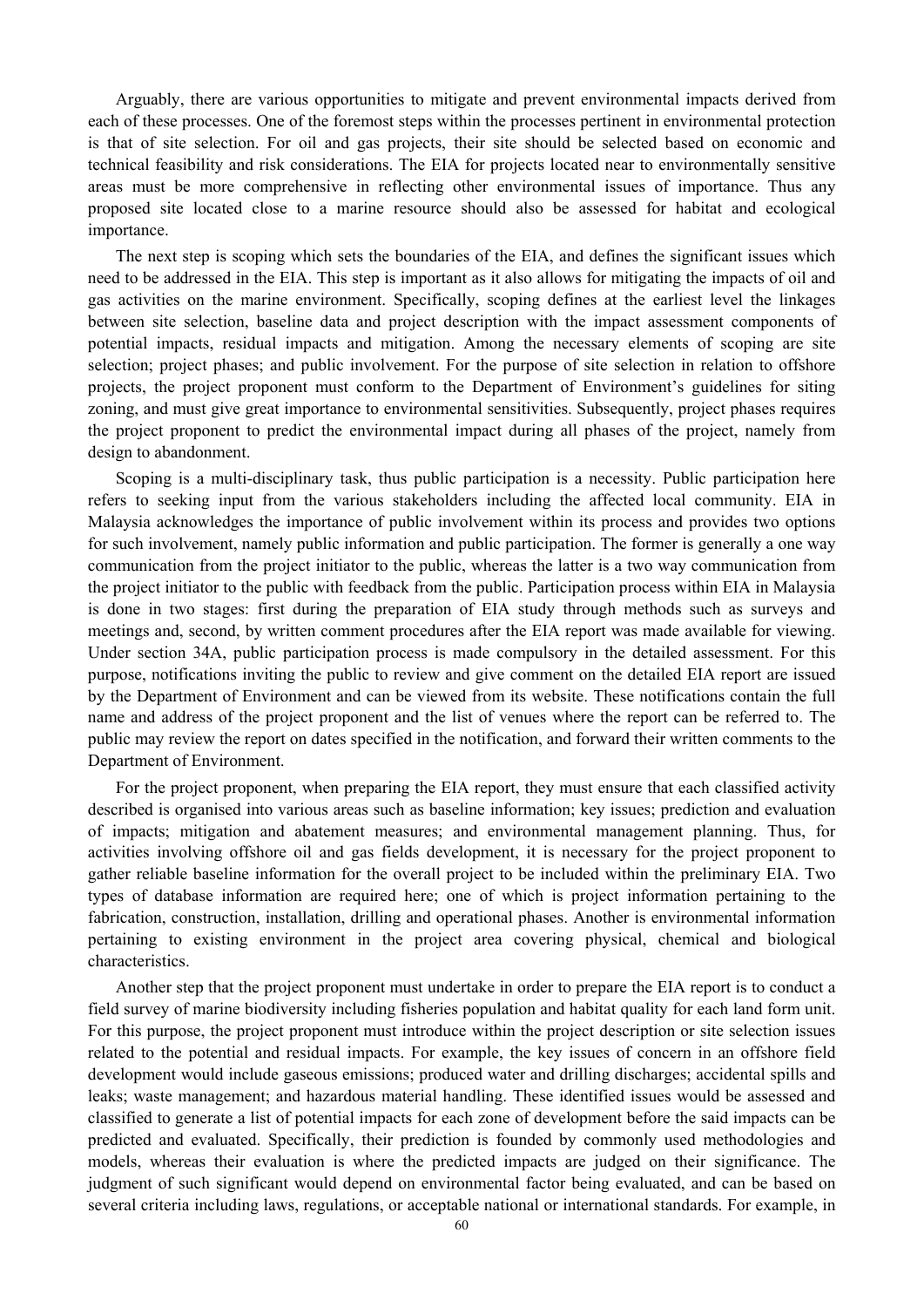the case of offshore activities, evaluation of impacts on marine quality and ecosystem would be in accordance with acceptable international standards such as that of the United States Environmental Protection Agency, or the listing of unique and endangered species of the Convention of International Trade in Endangered Species of Wildlife Fauna and Flora (CITES).

Within the EIA report, it is necessary to include mitigating measures which are considered vital components to determine possible preventive, remedial or compensatory actions for each of the adverse impacts evaluated as significant. For offshore oil and gas field development activities, their mitigation measures would be considered, among other things, in relation to marine environmental protection, and include the introduction of the followings: pollution controls; waste minimization; waste management; phase implementation; awareness programmes; and safety, health and environmental programmes. As part of the EIA procedure and legal requirement, the execution of these EIA recommendations, and the Department of Environment's approval conditions would be included within the project proponent's execution plan. Thus, when EIA reports have been approved by the Department of Environment, the project proponents and the other relevant authorities must take action to ensure that the recommended mitigation measures are incorporated into the final project plan and are implemented. There are several methods that can be applied by the project proponent to implement mitigation measure's recommendations. They include Environmental Management Plan (EMP) and Emergency Response Plan (ERP). The EMP is formulated so as to provide an overall environmental management of the proposed project that will ensure all environmental requirements are met. It is also meant to facilitate compliance with environmental protection or mitigation measures so specified. Project execution for the oil and gas industry typically includes established safety, health and environmental programmes. The EMP should include ERP which outlines the organizations, resources and procedures to be taken in the event of an emergency.

In Malaysia, the preparation of EIA reports together with all the processes involved must be carried out by registered EIA consultants and shall be in accordance with the guidelines prescribed by the Department of Environment. Thus any EIA reports which are conducted by consultants who are not registered with the Department will be strictly rejected. Under section 34A, there are two EIA reports that must be prepared by the consultant, namely the preliminary EIA and the detailed EIA. The former is an assessment of impacts due to those activities that are prescribed while the latter is a procedure undertaken for those projects with major or significant impacts to the environment. Review of the preliminary EIA assessment reports is carried out internally by the Department of Environment. However, the detailed EIA assessment report will be reviewed by an ad hoc review panel. Recommendations arising from the review of these EIA reports are forwarded to the relevant project approving authorities. These are the government authorities that have the task of deciding whether or not a project should proceed. For offshore projects that are beyond the limits of the Malaysian territorial waters, the approving authority is the Ministry of Domestic Trade and Consumers affairs. While the approving authority may have the power to approve the project, it is a legal requirement for the project proponents to submit proof to the Department of Environment that any conditions attached as pre-conditions to report approvals are being complied with, and that proposed impact management measures are being implemented.

To ensure transparency and in its effort to improve the public delivery system, the Department of Environment displays in its website all EIA reports under review; both preliminary and detailed assessments, as well as all reports that are approved and not approved. Under section 34A, criminal sanctions are imposed on those who failed to submit the EIA report to the Department of Environment or those who failed to abide by the conditions attached. Penalties for contravention of the provisions include a fine of up to Ringgit Malaysia (RM) 100000 or imprisonment for a term not exceeding two years or to both, and to a further fine of Ringgit Malaysia (RM) 1000 for every day that the offence is continued after a notice of compliance has been served. According to the Department of Environment, in 2009, a total of 277 EIA reports were received and a total of 1289 enforcement investigations were conducted to check on the progress of projects and compliance of EIA approval conditions. Consequently, the Department served 867 notices or return directives, and 53 compounds to those who contravened the compliance. On the same year, the Department charged 28 cases in court for non compliance of section 34A with the total fine imposed of about Ringgit Malaysia (RM) 250000.